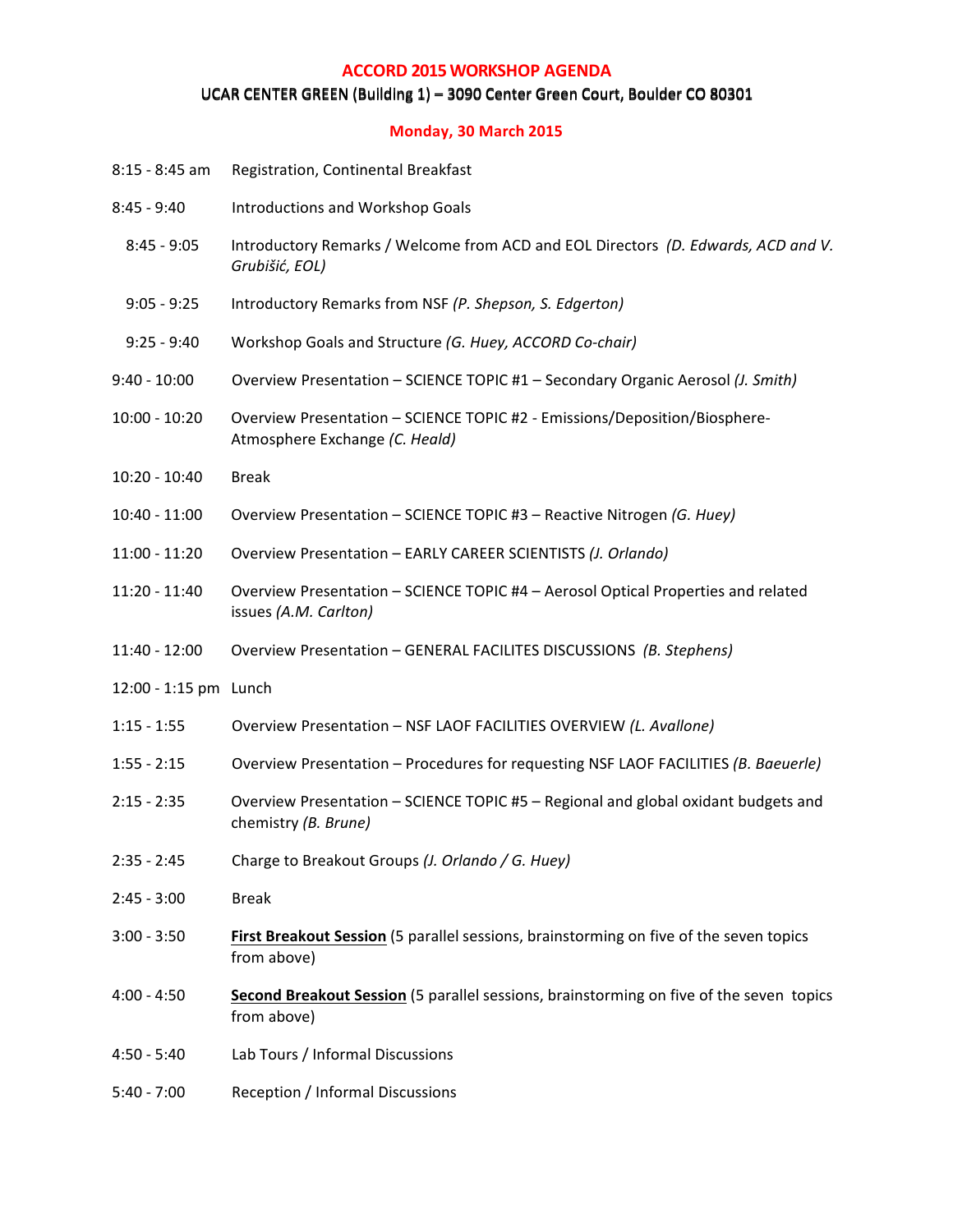#### **ACCORD 2015 WORKSHOP AGENDA**

#### UCAR CENTER GREEN (Building 1) – 3090 Center Green Court, Boulder CO 80301 **Tuesday, 31 March 2015**

- 8:00 8:30am Continental Breakfast
- 8:30 9:20 **Third Breakout Session** (5 parallel sessions, brainstorming on five of the seven topics from above)
- 9:20 10:10 **Fourth Breakout Session** (5 parallel sessions, brainstorming on five of the seven topics from above)
- 10:10 10:30 Break
- 10:30 12:15 Updates from 7 rapporteurs (12 15 min. each). Charge to breakout groups
- 12:15 1:15pm Lunch
- 1:15 2:10 **Fifth Breakout Session** (4 parallel sessions SCIENCE TOPICS #3, 4, 5 & FACILITIES) work to hone ideas collected into something cohesive; generate outlines for potential collaborative field experiments, instrument development activities, etc., needed to address science questions.
- 2:10 2:25 Break
- 2:25 3:20 **Sixth Breakout Session** (3 parallel sessions SCIENCE TOPICS #1, 2 & EARLY CAREER) work to hone ideas collected into something cohesive; generate outlines for potential collaborative field experiments, instrument development activities, etc., needed to address science questions.
- 3:20 4:00 Plenary Presentation / Discussion / Next Steps SCIENCE TOPIC #1
- 4:30 6:30 National Academies' Panel Town Hall

#### **Wednesday, 1 April 2015**

| 8:00 - 8:15 am  | <b>Continental Breakfast</b>                                                                                    |  |  |
|-----------------|-----------------------------------------------------------------------------------------------------------------|--|--|
| $8:15 - 8:55$   | Plenary Presentation / Discussion / Next Steps - SCIENCE TOPIC #4                                               |  |  |
| $8:55 - 9:35$   | Plenary Presentation / Discussion / Next Steps - SCIENCE TOPIC #3                                               |  |  |
| $9:35 - 10:15$  | Plenary Presentation / Discussion / Next Steps - SCIENCE TOPIC #2                                               |  |  |
| $10:15 - 10:30$ | <b>Break</b>                                                                                                    |  |  |
| $10:30 - 11:10$ | Plenary Presentation / Discussion / Next Steps - FACILITIES                                                     |  |  |
| $11:10 - 11:50$ | Plenary Presentation / Discussion / Next Steps - SCIENCE TOPIC #5                                               |  |  |
| $11:50 - 12:30$ | Plenary Presentation / Discussion / Next Steps - EARLY CAREER SCIENTISTS                                        |  |  |
| $12:30 - 1:30$  | Lunch                                                                                                           |  |  |
| $1:30$ - onward | Time for Informal Discussions, Lab Tours, Organizing/Writing of White Papers for Those<br><b>Staying Around</b> |  |  |